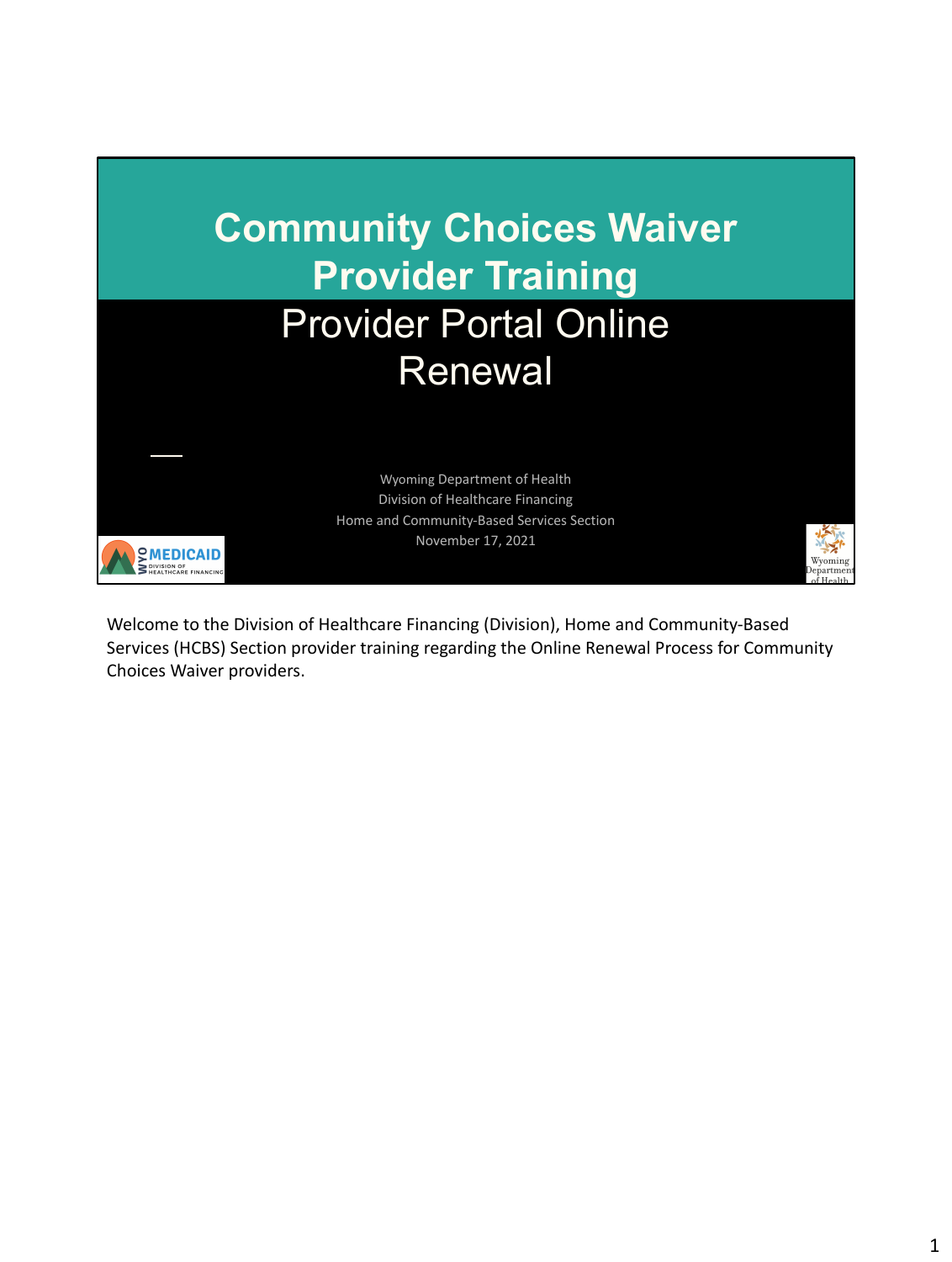

The purpose of this training is to explain the reason for moving to an online renewal process, detail the steps that are required and the timeline for rolling out the online renewal process.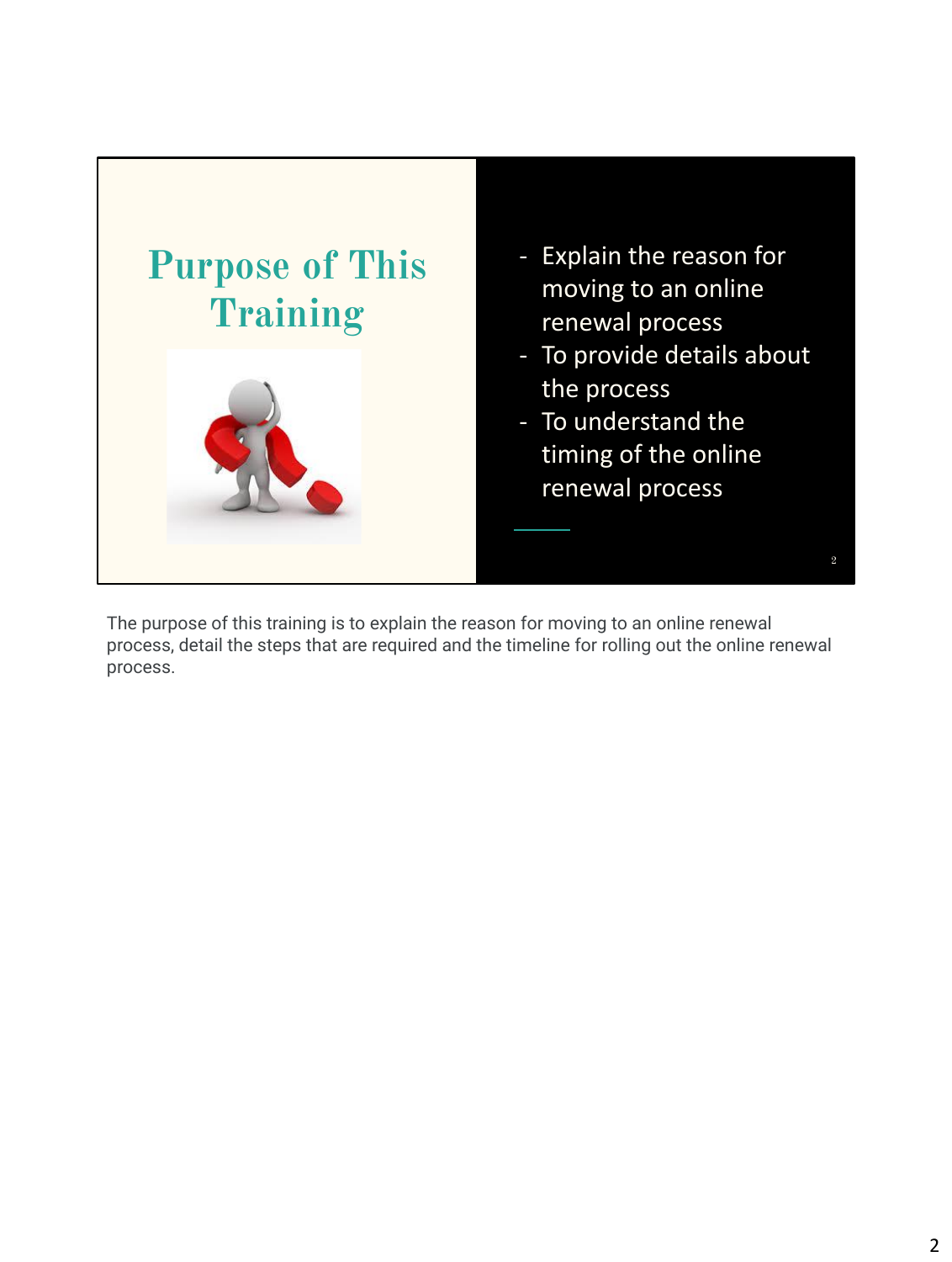

During this training we will discuss the requirements of the CCW provider renewal. Providers will be required to engage as necessary in the renewal process to continue to receive payments through the CCW. The HCBS Section and Gannett Peak development team will provide a step-by-step walkthrough of the process. This training will be recorded and available as a point of reference. Additionally, we will be offering a question and answer session for any outstanding questions or concerns not covered in this training.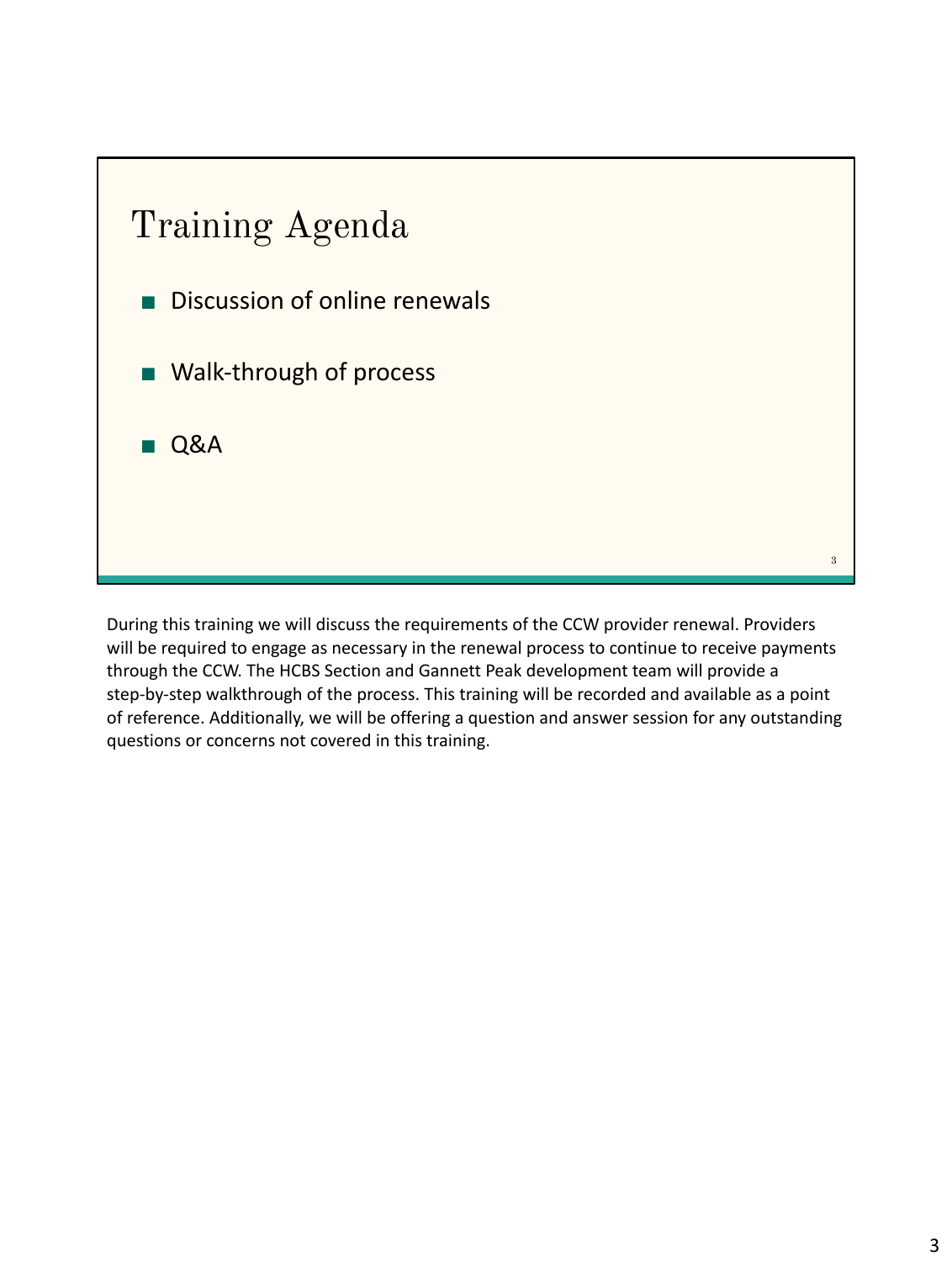

Before we get started, let's take a moment to talk about the "Provider Portal." The Division acknowledges there are a few provider portals that require some attention daily, annually, or even less frequent timeframes. We would like to take this opportunity to provide further clarification of the alternate "Provider Portal" references with other Medicaid activities.

For billing claims, the Benefits Management System (BMS) provider portal is located at wyomingmedicaid.com. This is where claims are filed, adjusted, and reviewed, and where members (participants) can be verified.

For initial Medicaid enrollment and 5 year re-enrollment, the Provider Enrollment, Screening, and Monitoring system (PRESM) is located at wyoming.dyp.cloud. This is the system that generates the Wyoming provider number, or WY#, and requires a renewal at least every 5 years.

For the purposes of this training, when we reference the provider portal we are talking about the portal specific to the HCBS waiver section - wyoproviderportal.com. You may already use this portal regularly to accept or reject requests for services and file critical incidents. Moving forward, the list of activities available through this portal will increase, starting with the addition of CCW online provider renewals.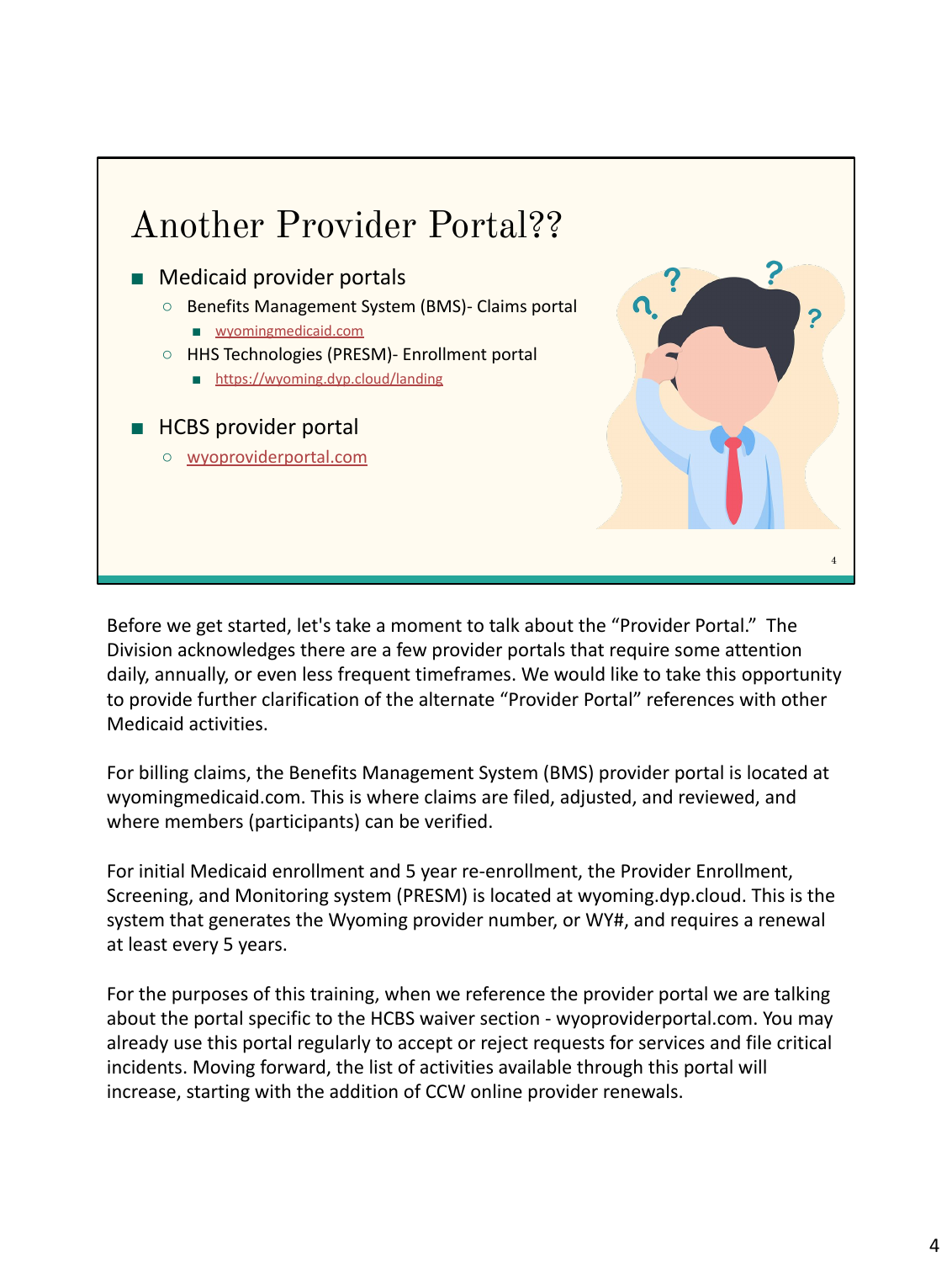## Waiver Obligations: CCW Agreement

- The CCW program must abide by the terms of the current waiver agreement
- Appendix C discusses provider qualifications for CCW services
- The HCBS Section verifies provider qualifications



In accordance with Federal guidelines, the Division submitted an application to Centers for Medicaid and Medicare Services (CMS), that has been approved, authorizing the CCW waivers. This application provides the specific details of the CCW program. The approved application is available on the [Public Notices, Regulatory Documents, and Reports page](https://health.wyo.gov/healthcarefin/hcbs/hcbs-public-notices/) of the Division's website.

The application is broken down in topics, or appendices. Appendix C discusses the required qualifications of each provider and service type. This CMS approved waiver agreement requires that the HCBS staff verify provider qualifications on an ongoing basis, which will be completed through Online CCW Provider Renewal process.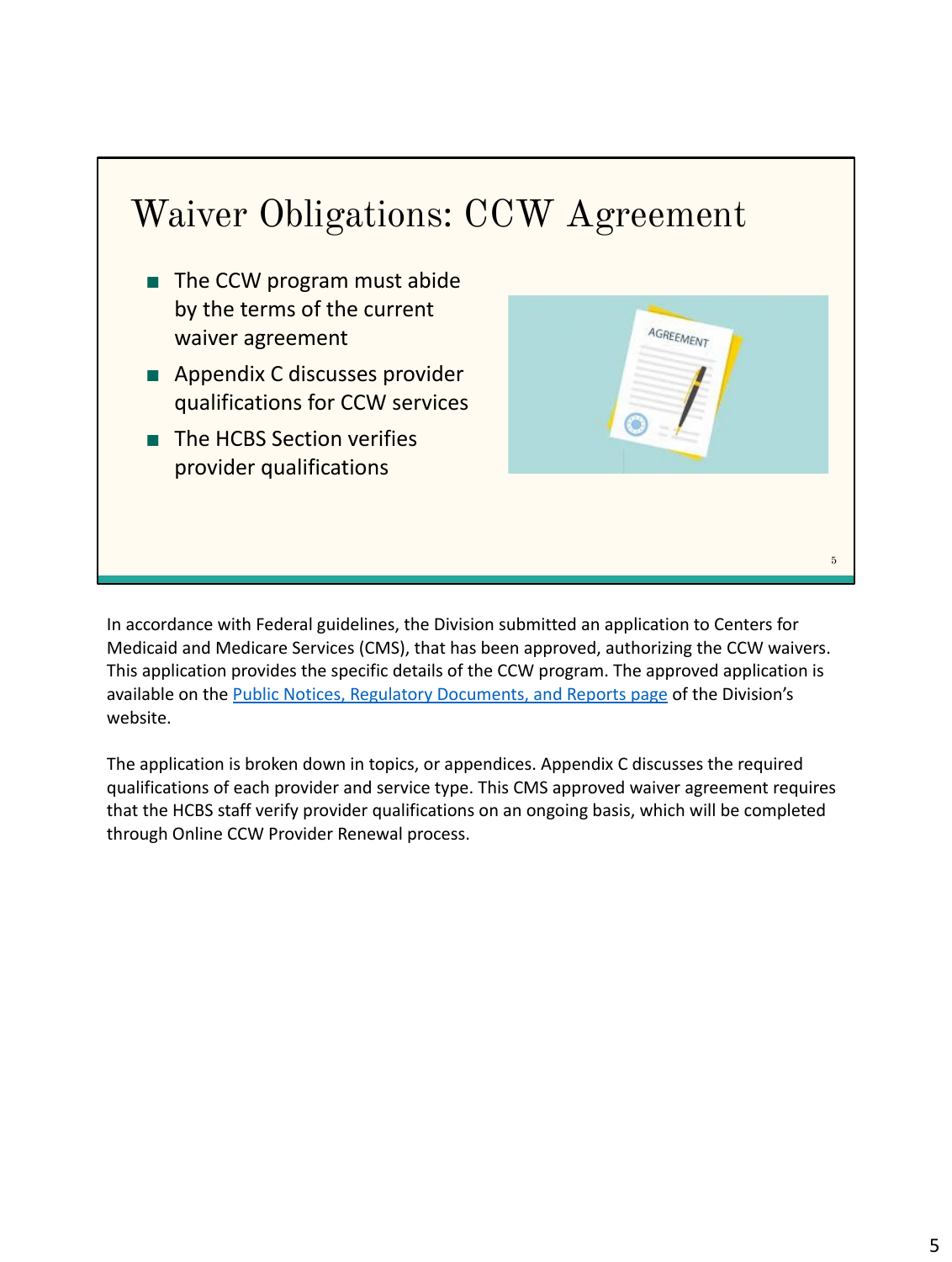## Another License Expiration Task?

- In October, the CCW implemented the License and Certification task in the Provider Portal
- Licensure and Certification tasks are associated with license expiration dates issued by other agencies
- Licensure and Certification task submission is included in the CCW Online renewal process
- The Division has assigned All CCW providers have been assigned an

expiration date for the renewal process

During the September 2021 CCW Provider support call, the Division introduced the License and Certification task in the Provider Portal. Beginning October 1st the Provider Portal began to generate tasks for service providers to upload their most recent licensure and certifications. This included, but was not limited to facility licenses, CPR/First Aid certifications, and national accreditation certifications. These tasks will continue to generate and populate based on the expiration dates provided with the licensure.

The Online Renewal process will include the information uploaded through the Licensure and Certification task if it has been completed. However, the Online Renewal Process is associated with a Division assigned expiration date.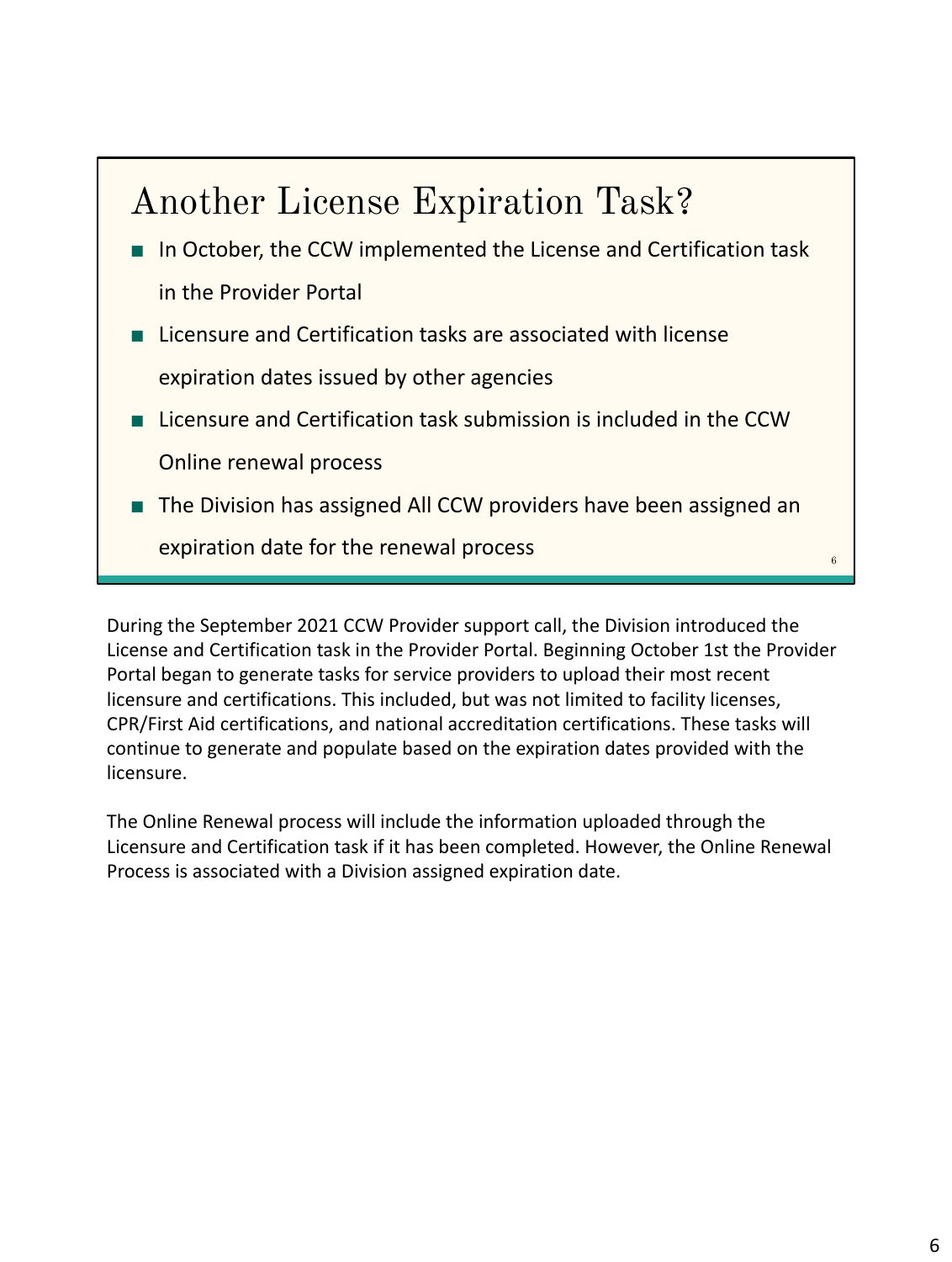#### Online Renewals

- Work is done through the Provider Portal
- Licenses, training material, and other documents will be uploaded by the provider
- The provider will need to read and accept the disclosures prior to submitting the renewal application
- Review is performed by the HCBS Credentialing Team

The online renewal process will require the provider to demonstrate their ongoing compliance with the federal and state requirements as outlined in the CCW agreement. This will include providing evidence of the required licensure, training material, and other documents. The process will be tailored to the service provider and type regarding the required documents and training.

As an example, a provider of Adult Day Services is required to be licensed by the Wyoming Department of Aging. The license, if not previously submitted through a renewal task, will need to be provided. There will be a field for the provider to upload the document. In contrast, a case manager is not required to be licensed, and therefore will not be required to upload a license. Instead, case managers are required to complete an annual training series, documentation of which will be submitted through the online renewal process.

After uploading all of the required documents, providers will be required to review and agree to a series of disclosures. These disclosures are relevant to the relationship between the Division and the provider, and outline some of the expectations and agreements to which the provider must agree in order to provide CCW services. Once the provider has agreed to the disclosures, the provider will submit the application for renewal CCW program.

Division staff review the application and documents after they have been submitted. The assigned Credentialing Team member will contact the provider with any questions or requests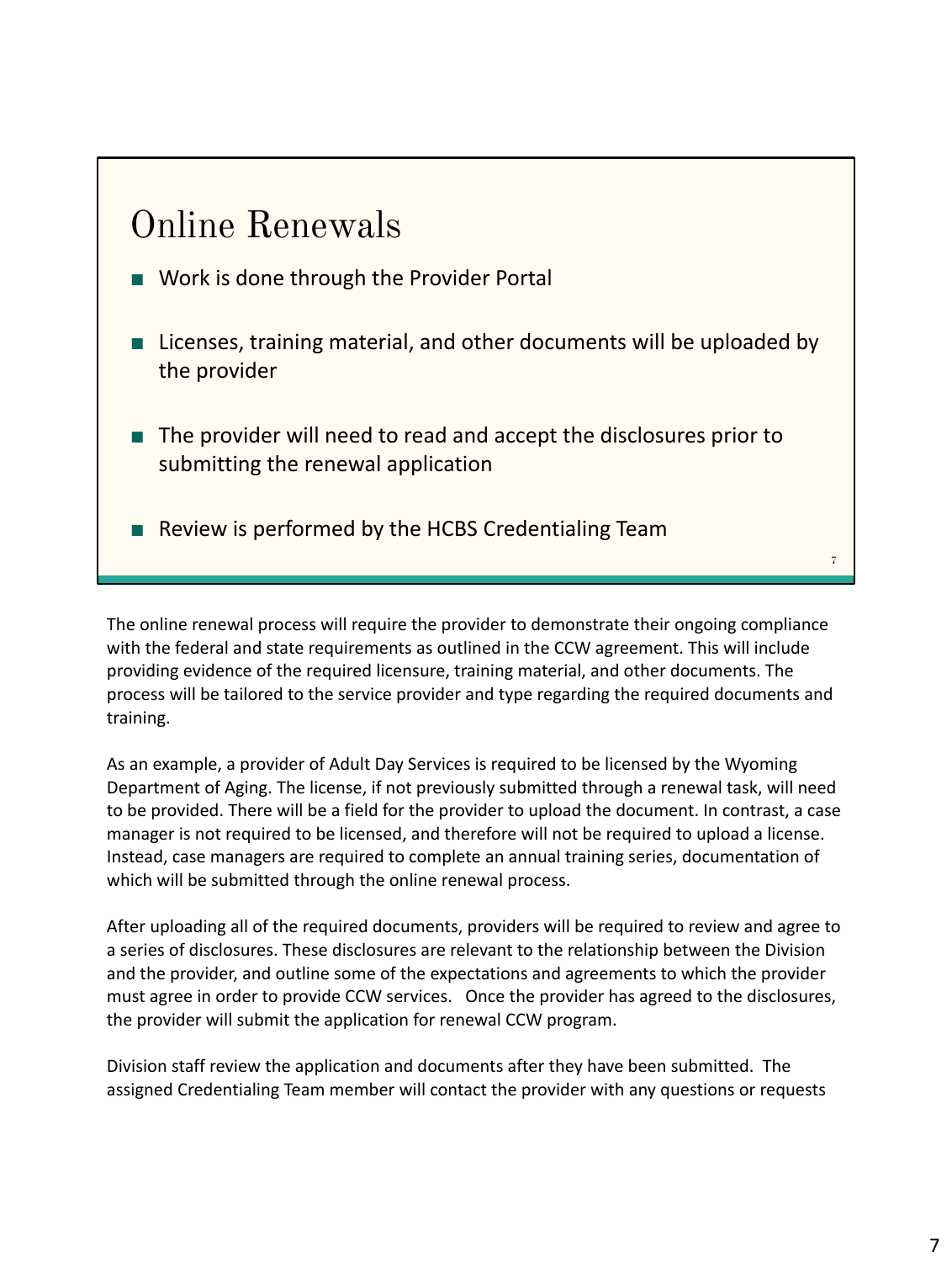for clarification. Please work with the Credentialing Team if you have any questions or concerns during the process. The credentialing team is always available by email [wdh-hcbs-credentialing@wyo.gov](mailto:wdh-hcbs-credentialing@wyo.gov)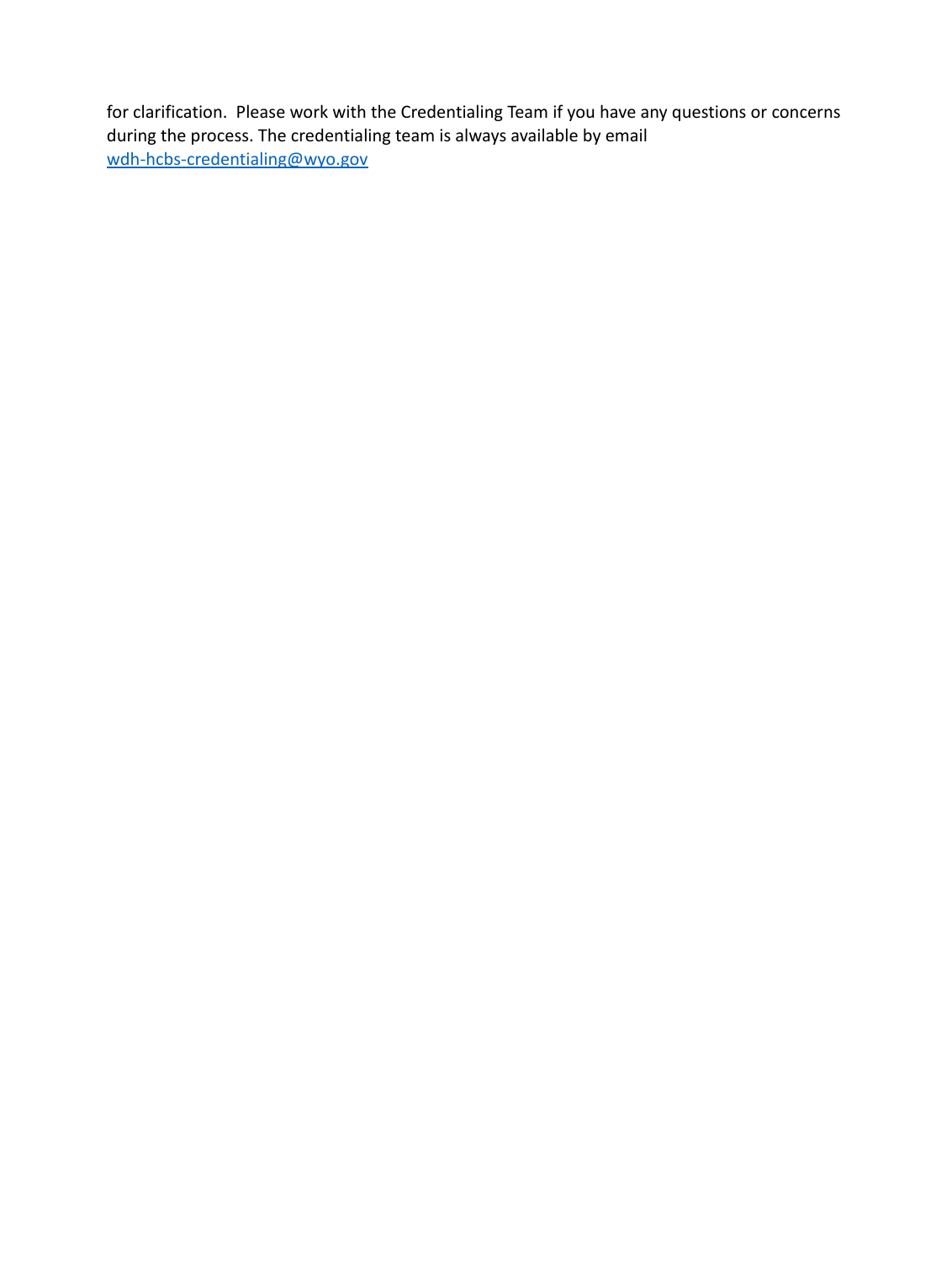### Timeline

- Notification sent to provider 60 days prior to the expiration date
- Provider uploads information--please do not procrastinate!
- Process will begin for providers with a January 31, 2022 or later expiration date
- Notifications will begin in December 2021

The Division will be sending electronic notification to providers for the Online Renewal Process 60 days prior to their CCW expiration.

 As the online renewal process is new, providers are strongly encouraged to start the process immediately rather than procrastinating. Information will only be accepted through the Provider Portal. Division staff cannot complete this process, as the provider must accept the disclosure statements. Any documentation that is sent hard copy or via email will be returned. The credentialing team will be available to answer questions and provide guidance for the process.

All providers have been assigned an expiration date associated with the physical locations. The first round of notifications will be sent out on December 1, 2021, requiring providers with January 31, 2022 expiration to complete their first renewal. All CCW provider expiration dates can be viewed on the Division's [CCW Providers and Case Managers page](https://health.wyo.gov/healthcarefin/hcbs/ccw-providers-and-case-managers/)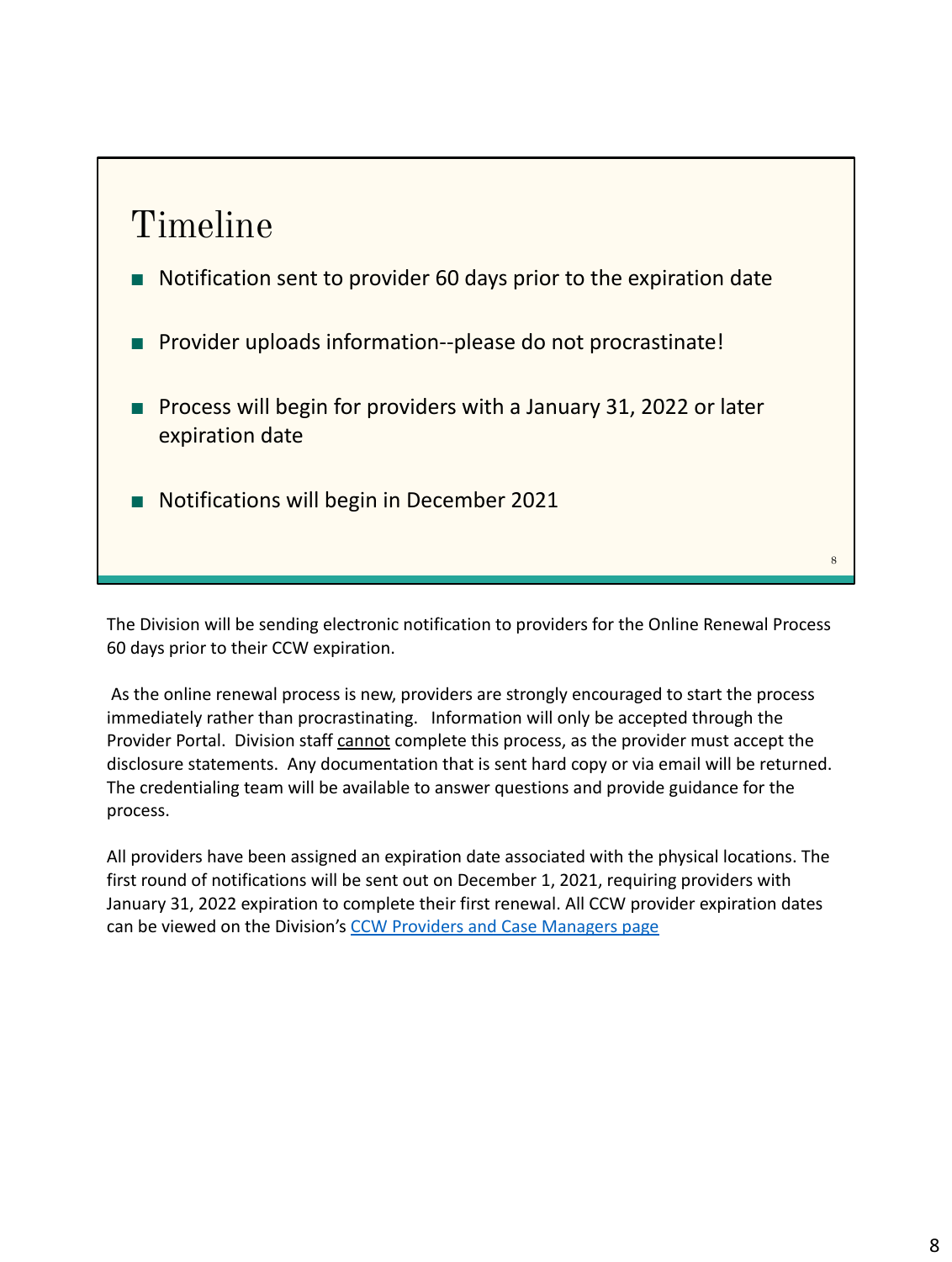# Online Renewal Walk Through

Demonstration of Online Renewals